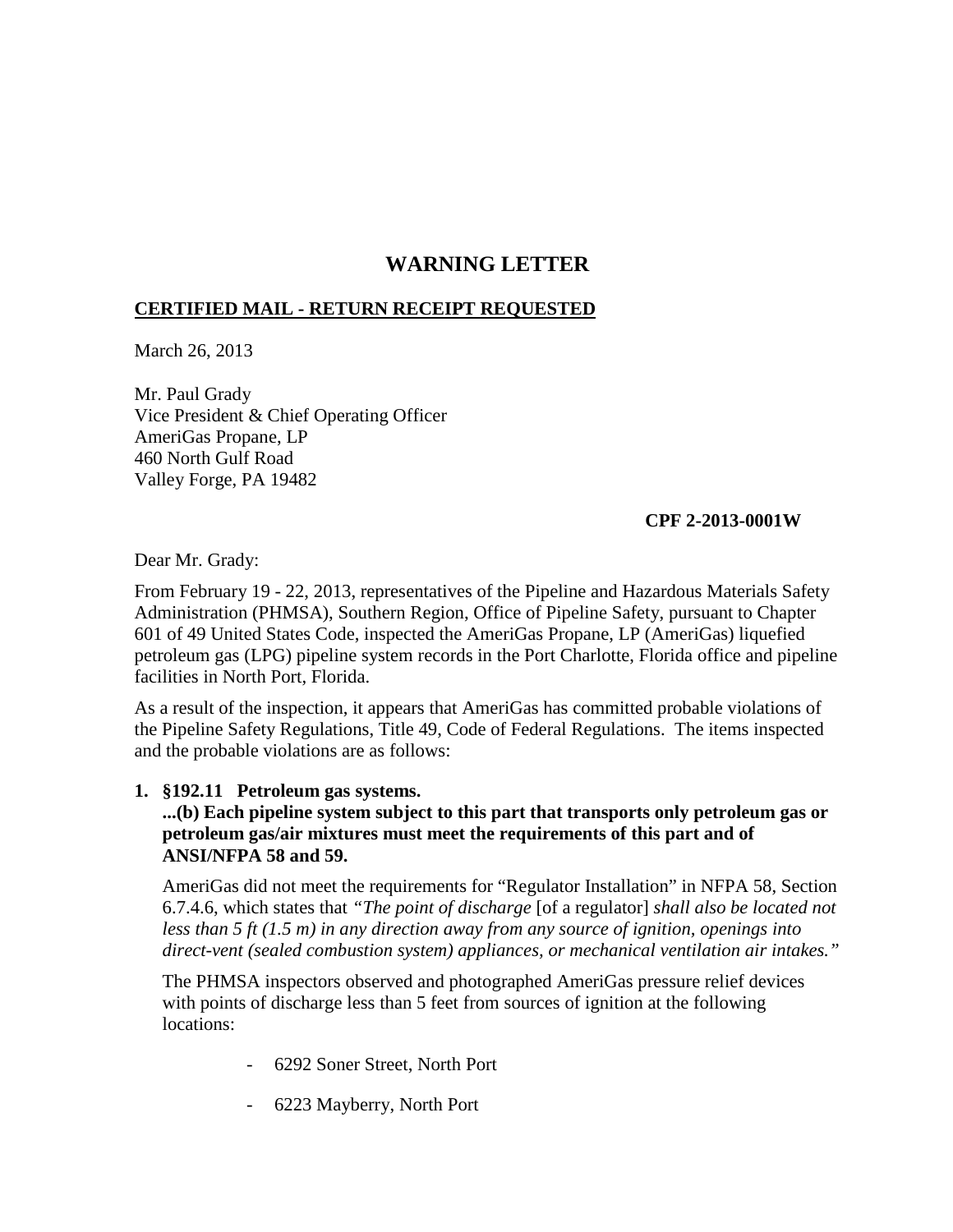#### **2. §192.616 Public Awareness.**

**... (j) Unless the operator transports gas as a primary activity, the operator of a master meter or petroleum gas system is not required to develop a public awareness program as prescribed in paragraphs (a) through (g) of this section. Instead the operator must develop and implement a written procedure to provide its customers public awareness messages twice annually. If the master meter or petroleum gas system is located on property the operator does not control, the operator must provide similar messages twice annually to persons controlling the property. The public awareness message must include:**

**(1) A description of the purpose and reliability of the pipeline;**

**(2) An overview of the hazards of the pipeline and prevention measures used;**

**(3) Information about damage prevention;** 

**(4) How to recognize and respond to a leak; and** 

#### **(5) How to get additional information..**

AmeriGas did not provide any records to demonstrate that it had provided public awareness messages twice annually to all required stakeholder audiences in calendar year 2012.

### **3. §192.625 Odorization of gas.**

**... (f) To assure the proper concentration of odorant in accordance with this section, each operator must conduct periodic sampling of combustible gases using an instrument capable of determining the percentage of gas in air at which the odor becomes readily detectable. Operators of master meter systems may comply with this requirement by-** 

**(1) Receiving written verification from their gas source that the gas has the proper concentration of odorant; and** 

**(2) Conducting periodic "sniff" tests at the extremities of the system to confirm that the gas contains odorant.**

AmeriGas did not provide any records to demonstrate that it had conducted periodic sampling of combustible gases to assure the proper concentration of odorant by using an instrument capable of determining the percentage of gas in air at which the odor becomes readily detectable.

AmeriGas did provide documentation from its propane supplier showing the propane was odorized prior to delivery and records showing that it had conducted periodic "sniff" tests to confirm the gas contained odorant. However, since AmeriGas was not operating master meter systems, it cannot solely rely on these methods to comply with the regulations.

## **4. §192.723 Distribution systems: Leakage surveys.**

**(a) Each operator of a distribution system shall conduct periodic leakage surveys in accordance with this section.**

**(b) The type and scope of the leakage control program must be determined by the nature of the operations and the local conditions, but it must meet the following**